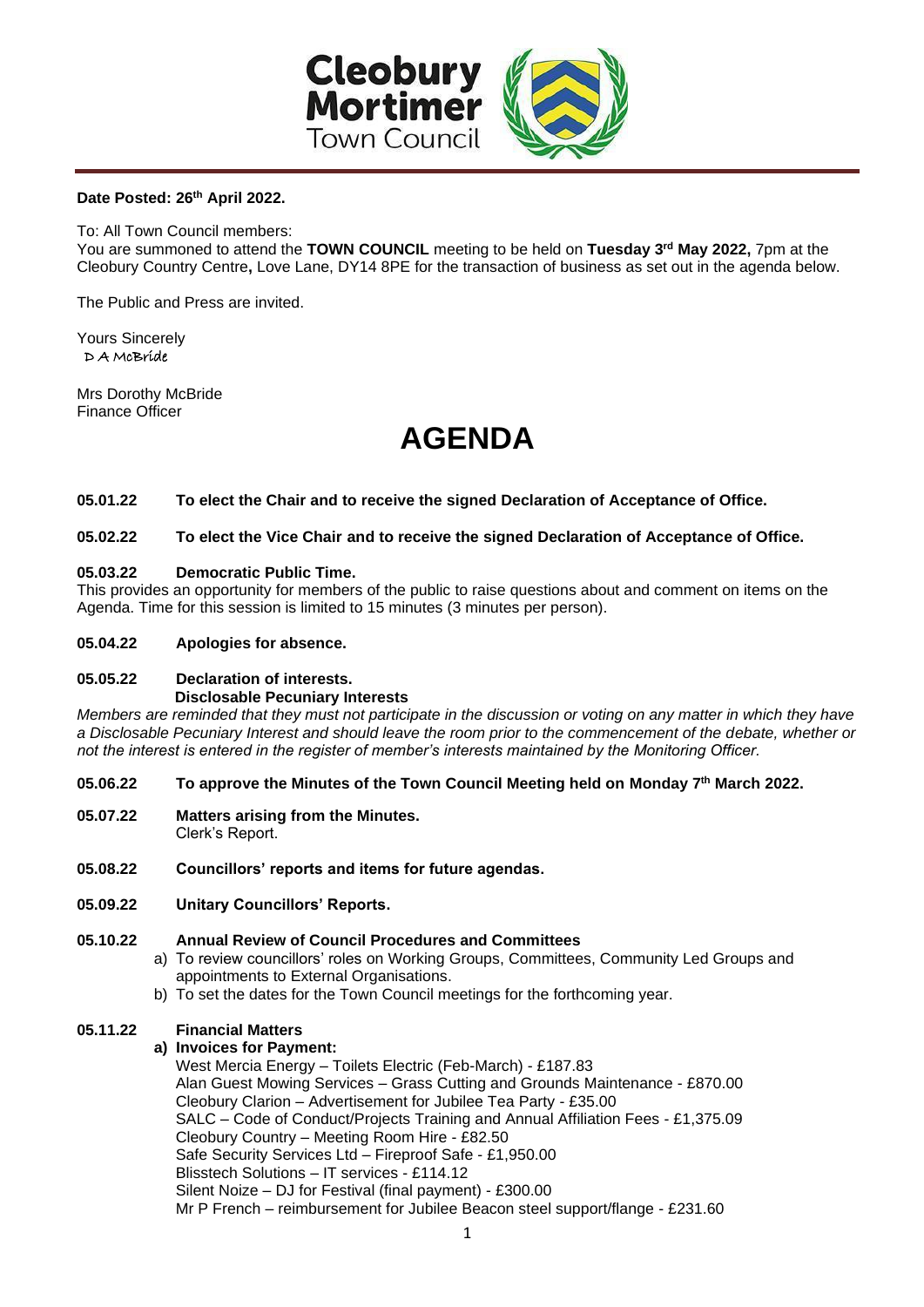

Severn Hospice – Aprons for Jubilee Tea Party - £60.00 Market Hall Trust – Food Bank Rent (March-April) - £200.00

Payments made since last meeting: Mr G J Dare – Jubilee Beacon – £350.00 Food Bank – Petty Cash - £200.00 Shropshire Council – Rates - £698.60

#### **c) To approve S.137 Grant applications:** Bridgnorth and South Shropshire Crucial Crew – Children's Safety Event - £360.00. Cleobury Bus Travel – Social Bus for monthly trips - £1,000.00

# **d) To note income received:**

 Food Bank Donations - £100.00 Bank Interest - £2.97 Parish Hall – court costs - £100.00 Welcome Back Fund Grant - £4,797.68 Christmas Card sales - £110.00

# **e) To approve Debit Card Payments made:**

Viking – toilet and office supplies - £152.65 Smyths Toys – gift vouchers for prizes - £110.00 Amazon – coffee pods - £24.45 Gallaghers – compost for street planters - £13.50 Londis – Food Bank vouchers - £428.00 Traceys Kreations – Food Bank Vouchers - £33.00 R P Enterprises – Food Bank Vouchers - £150.00

# **f) To approve the direct debit mandate for Blisstech Solutions.**

## **05.12.22 Planning Matters**

## **a) New Planning Applications:**

- 1. Reference: 22/01336/FUL (validated: 18/03/2022) Address: Caravan Park, Lodge Coppice, Mawley Oak, Cleobury Mortimer, Shropshire, DY14 8PX Proposal: Change of use of land for the siting of static holiday caravans and ancillary development Applicant: Bank Farm Properties & Leisure Ltd (Mr Trevor Davies, Bank Farm, Arley, DY12 3ND) (Note: Comments submitted due to time constraints.)
- 2. Reference: 22/01470/FUL (validated: 28/03/2022) Address: Mawley Hall, Cleobury Mortimer, Kidderminster, Shropshire, DY14 8PN Proposal: Erection of new drystone walling adjacent to the Fountain Garden and associated works Applicant: See Company name (C/o Agent (Note: Comments submitted due to time constraints.)
- 3. Reference: 22/01523/FUL (validated: 29/03/2022) Address: 3 Castle Hill, Cleobury Mortimer, Kidderminster, Shropshire, DY14 8DA Proposal: Erection of two storey side extension Applicant: Mr Corey Lane

# **b) Planning Decisions - FOR INFORMATION ONLY:**

1. Reference: 22/00075/FUL (validated: 10/01/2022) Address: New Industrial Units At, New House Farm, Tenbury Road, Cleobury Mortimer, Shropshire, DY14 8RD Proposal: Erection of One Light Industrial unit and associated parking and access Decision: Grant Permission